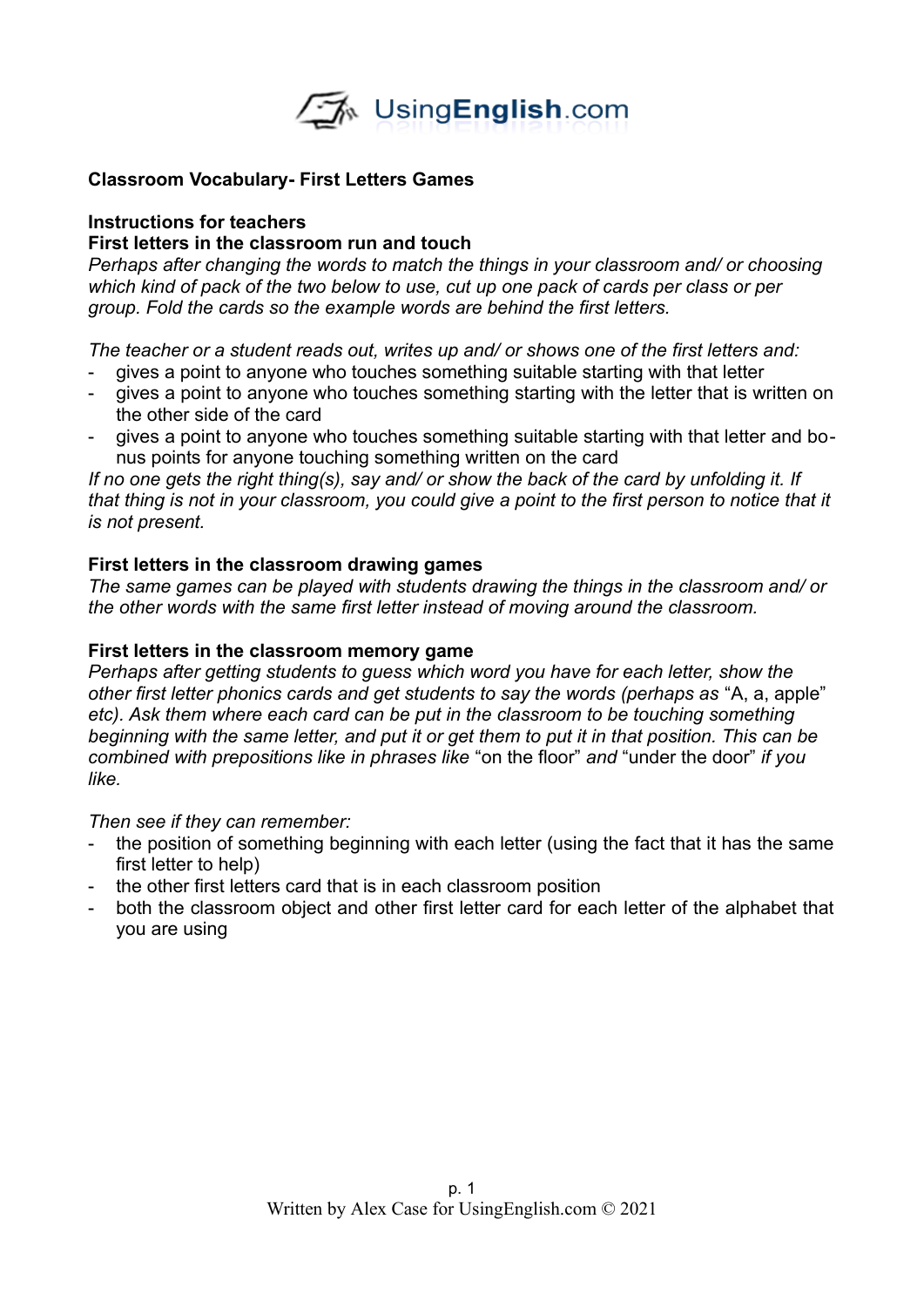**Version 1 – just one option** *Cut into cards and fold along the line after the first letter*

| alrm   |
|--------|
| blook  |
| carpet |
| dloor  |
| eraser |
| finger |
| glirl  |
| hlead  |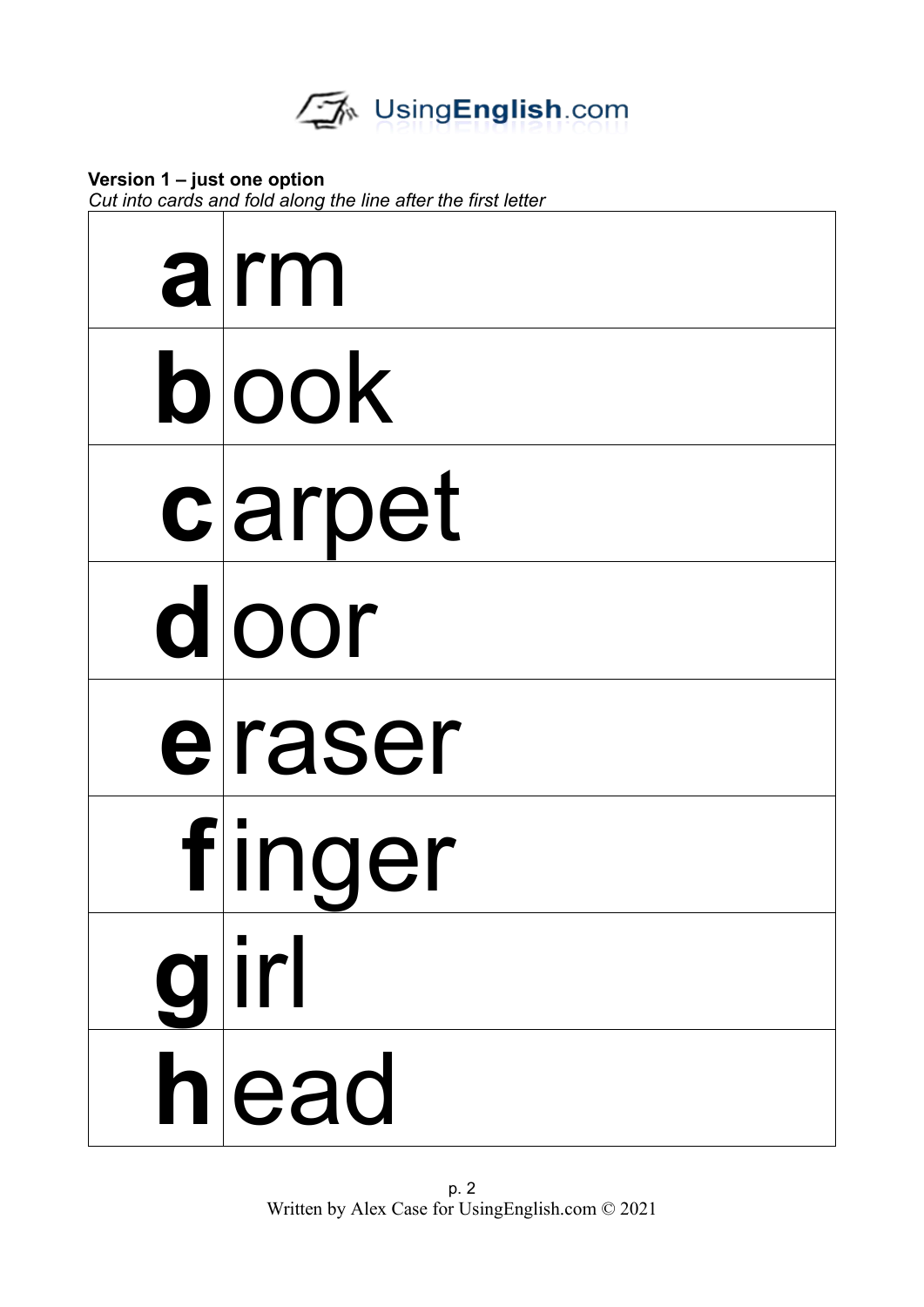| in the pocket |
|---------------|
| jacket        |
| kley          |
| lleg          |
| $m$  ap       |
| notebook      |
| orange        |
| plen          |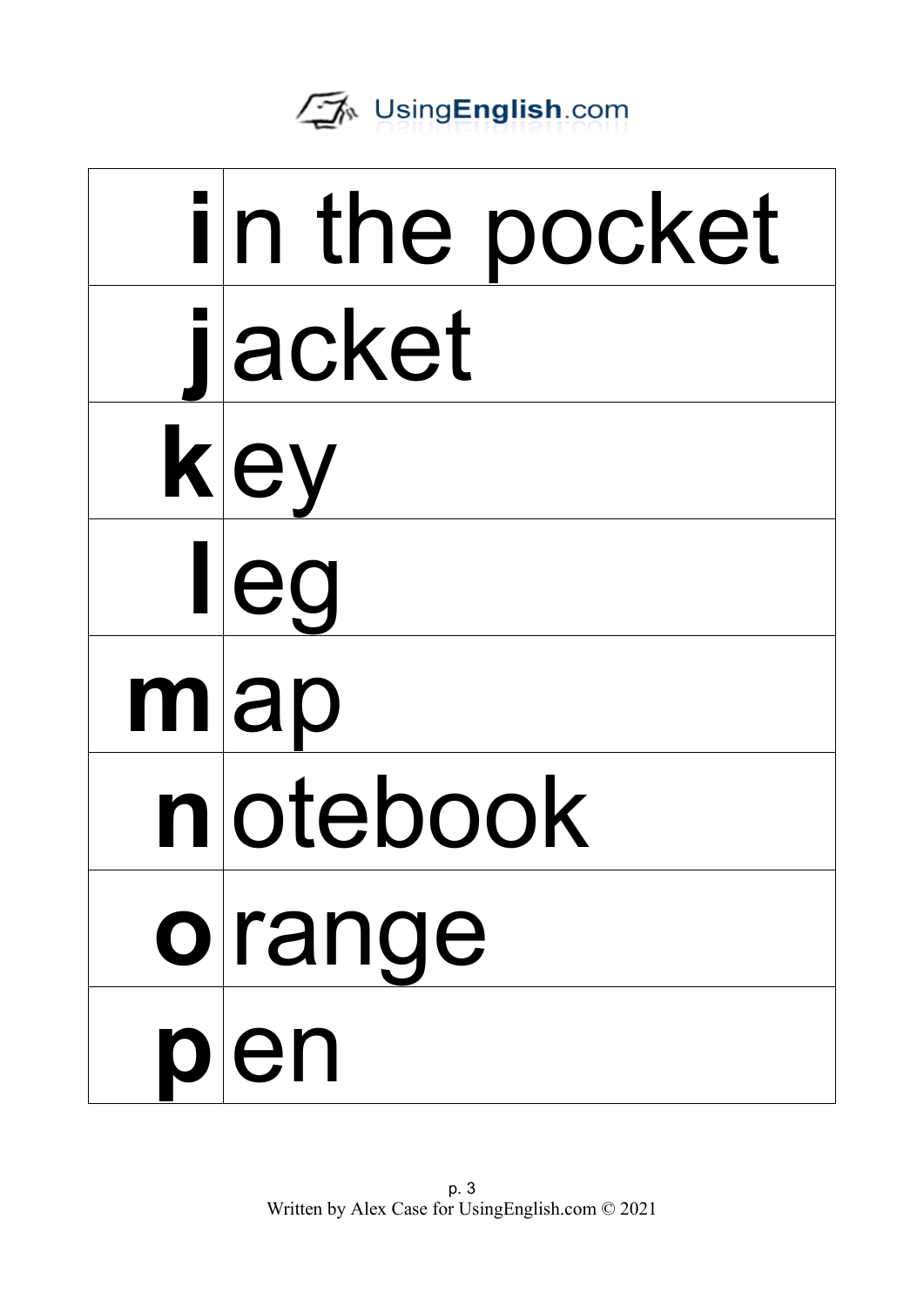

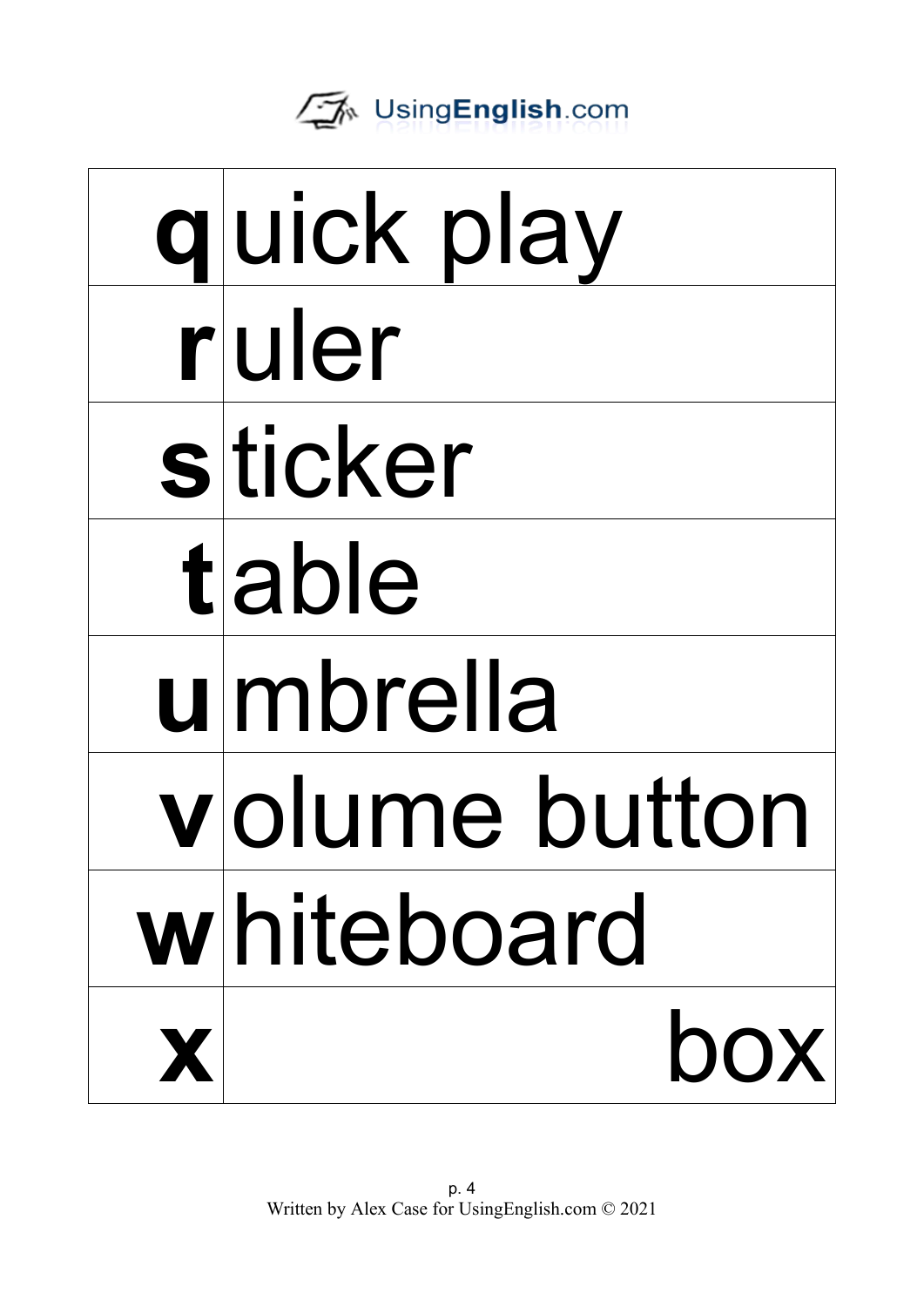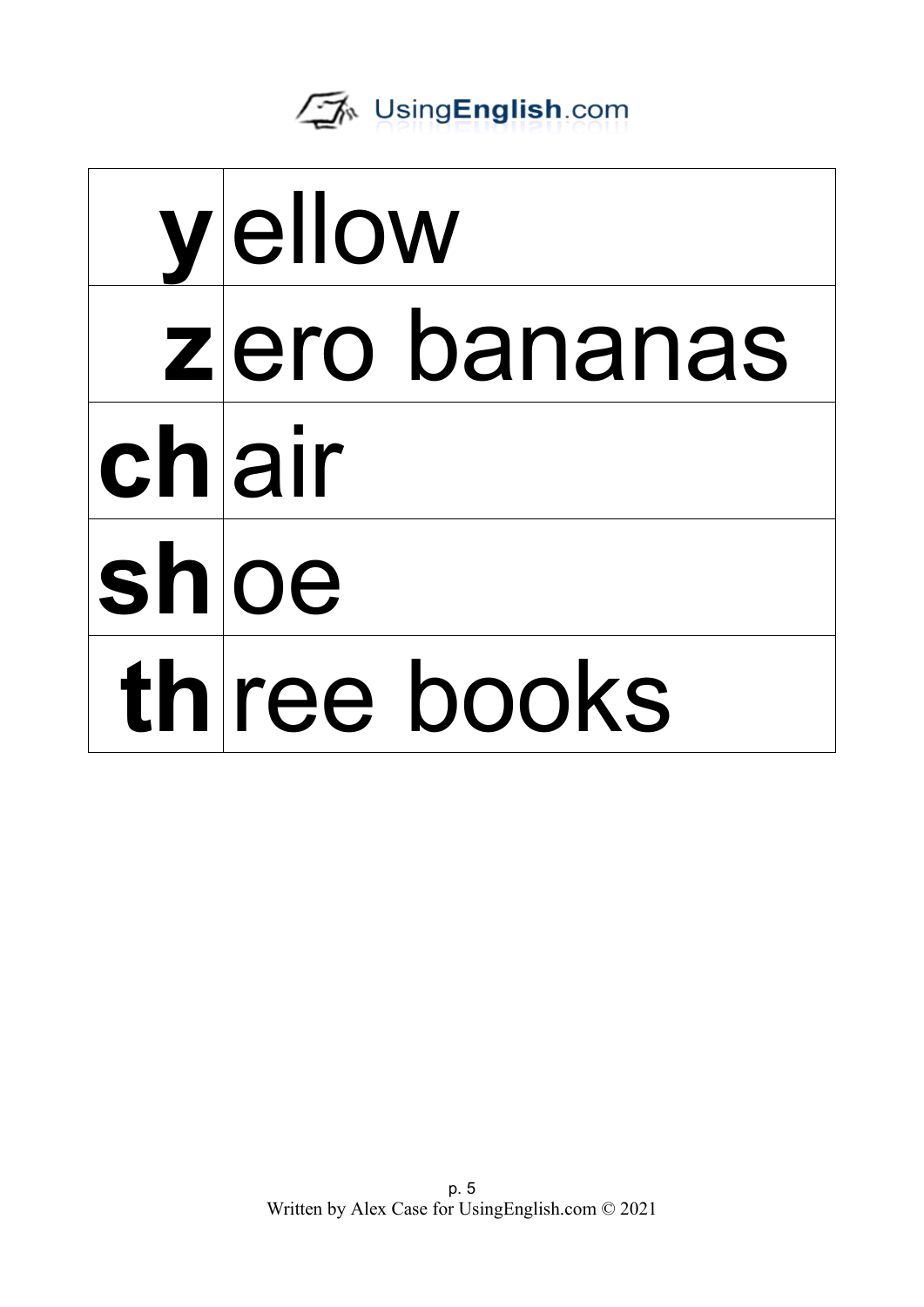

**Version 2 – different options version**

|   | $a$ rm/ a student                          |
|---|--------------------------------------------|
|   | $\mathbf{b}$ ag/ ball/ bin/ book           |
|   | c lock/ cup/ carpet                        |
|   | dloor                                      |
|   | $e ar/$ eraser                             |
|   | f loor/ folder/ finger                     |
| g | irl/good student/green                     |
|   | h and/ handle/ head                        |
|   | i n the pocket/ in front of the teacher    |
|   | eans/jacket                                |
|   | $k$ ey/ kicking leg                        |
|   | ight/ leg/ left sock                       |
|   | $m$ agnet/ map                             |
|   | n ose/ notebook/ next to the window        |
|   | o range/ open door/ open book              |
| p | oster/ pencil/ pen/ pencil sharpener       |
| q | uiet button/ quick play button/ quiz       |
|   | $\mathbf{r}$ ubber band/ ruler/ right foot |
|   | s ock/ stapler/ sticker                    |
|   | t eacher/ table                            |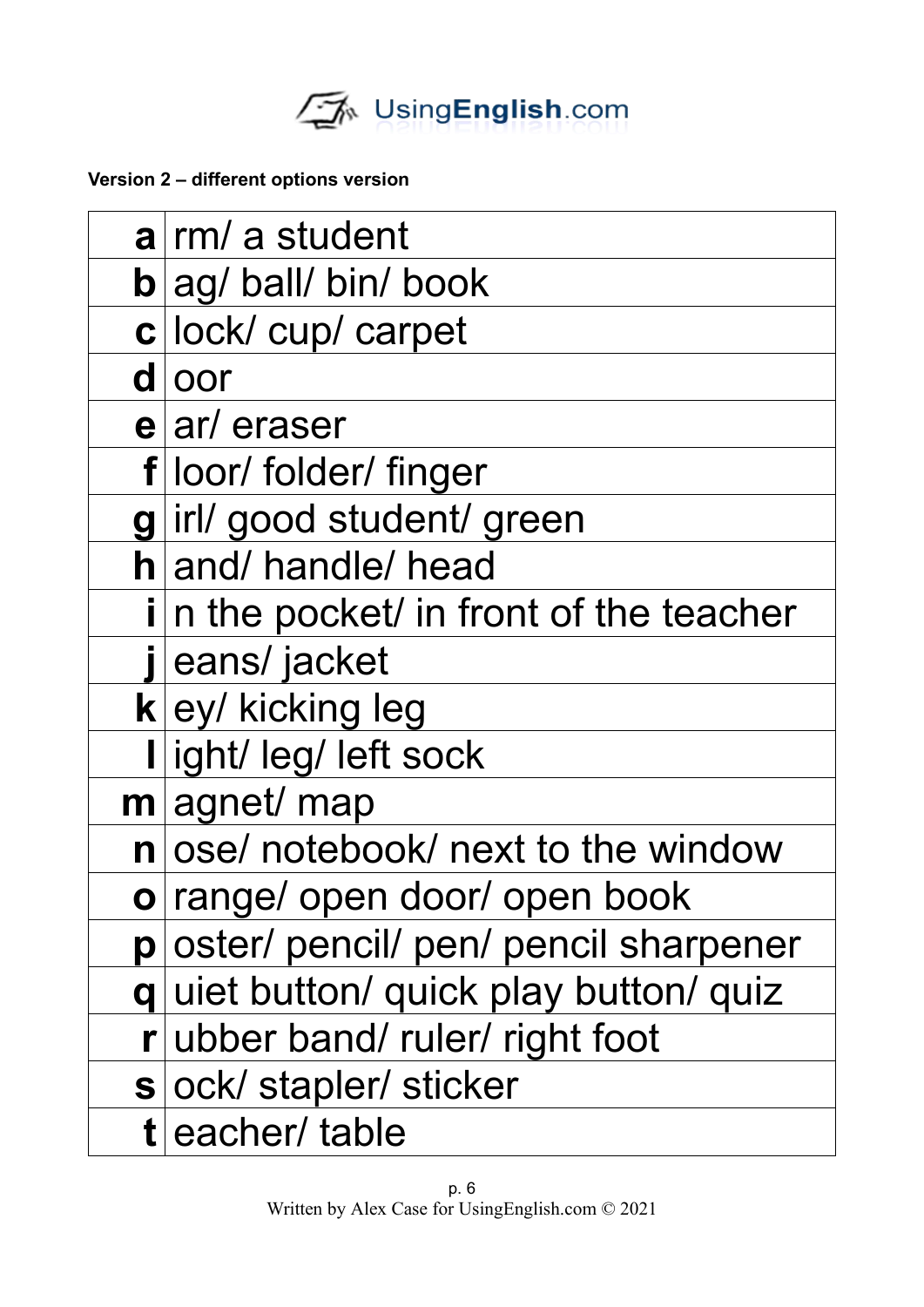|                         | $u$ mbrella                       |  |
|-------------------------|-----------------------------------|--|
|                         | v ideo/ volume up button          |  |
|                         | w indow/ whiteboard/ water/ watch |  |
| X                       |                                   |  |
| $\overline{\mathsf{V}}$ | ellow                             |  |
|                         | z ero monsters/ zebra's colours   |  |
| chlair                  |                                   |  |
|                         | sh   oulder/ shirt/ shoe/ shelf   |  |
|                         | th ree students                   |  |